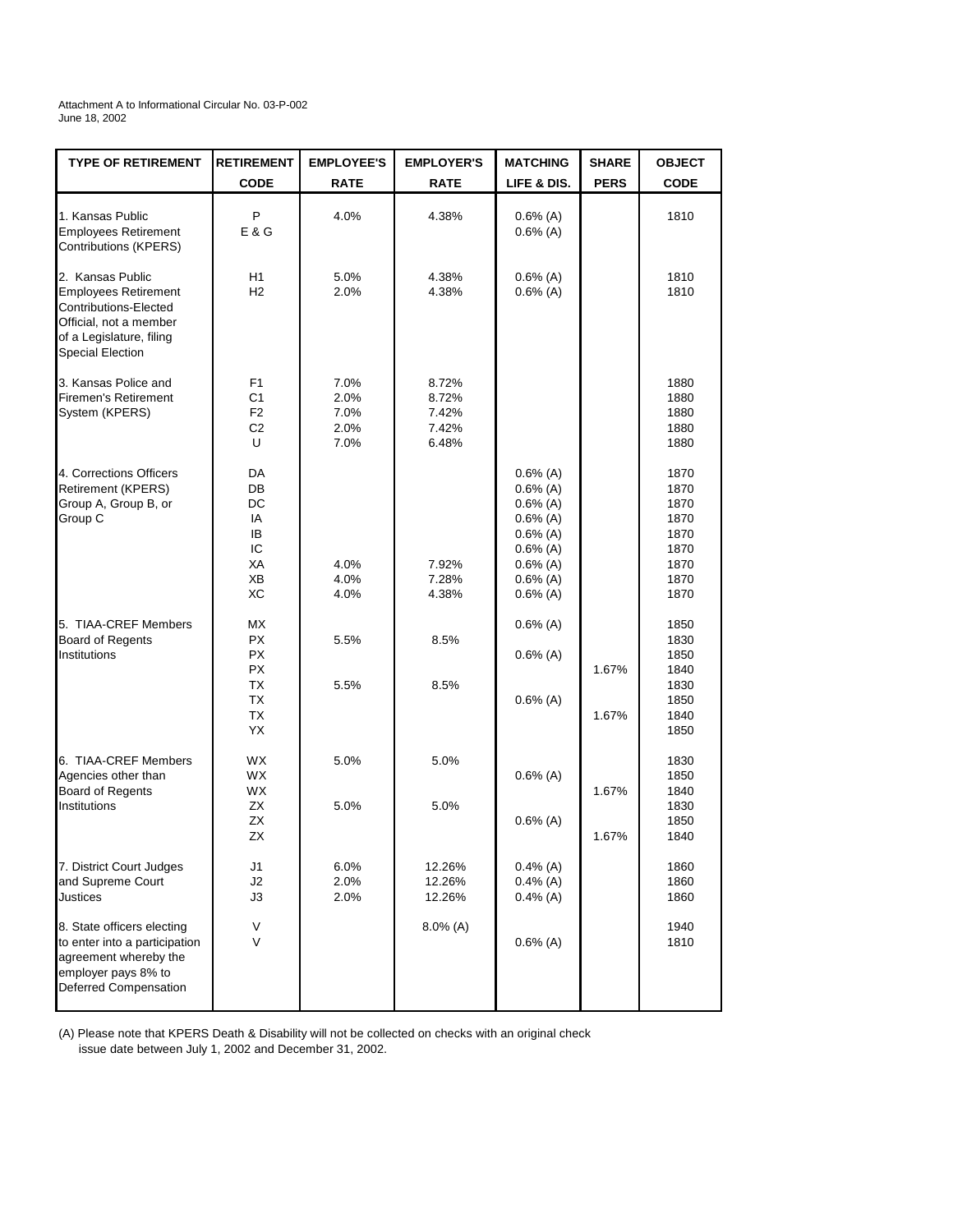Attachment B to Informational Circular No.03-P-002 June 18, 2002

| <b>EMPLOYER PROVIDED BENEFIT</b>                                | <b>EMPLOYER'S RATE</b>                                               | <b>OBJECT CODE</b> |
|-----------------------------------------------------------------|----------------------------------------------------------------------|--------------------|
| Unemployment Compensation                                       | 0.06%                                                                | 1980               |
| State Leave Payment Reserve<br><b>Flexible Spending Account</b> | 0.40%<br>5.74%                                                       | 1760               |
| <b>Parking Compensation Reduction</b>                           | (of employee deduction<br>amount)<br>7.65%<br>(of employee deduction | 1990               |
|                                                                 | amount)                                                              | (780)              |

| <b>GROUP HEALTH INSURANCE</b>             | <b>EMPLOYER</b> | <b>EMPLOYER</b> | <b>EMPLOYER</b> | <b>TOTAL</b> | <b>OBJECT CODE</b> |
|-------------------------------------------|-----------------|-----------------|-----------------|--------------|--------------------|
| <b>SEMI-MONTHLY RATES</b>                 | <b>MEDICAL</b>  | <b>DRUG</b>     | <b>DENTAL</b>   |              |                    |
| <b>Full-Time Single Employee</b>          | \$108.93        | \$28.96         | \$9.24          | \$147.13     | 1950               |
| Part-Time Single Employee                 | \$87.11         | \$23.16         | \$6.82          | \$117.09     | 1950               |
| Full-Time Employee, Dependent<br>Coverage | \$50.68         | \$13.47         | \$3.92          | \$68.07      | 1750               |
| Part-Time Employee, Dependent<br>Coverage | \$39.83         | \$10.59         | \$3.47          | \$53.89      | 1750               |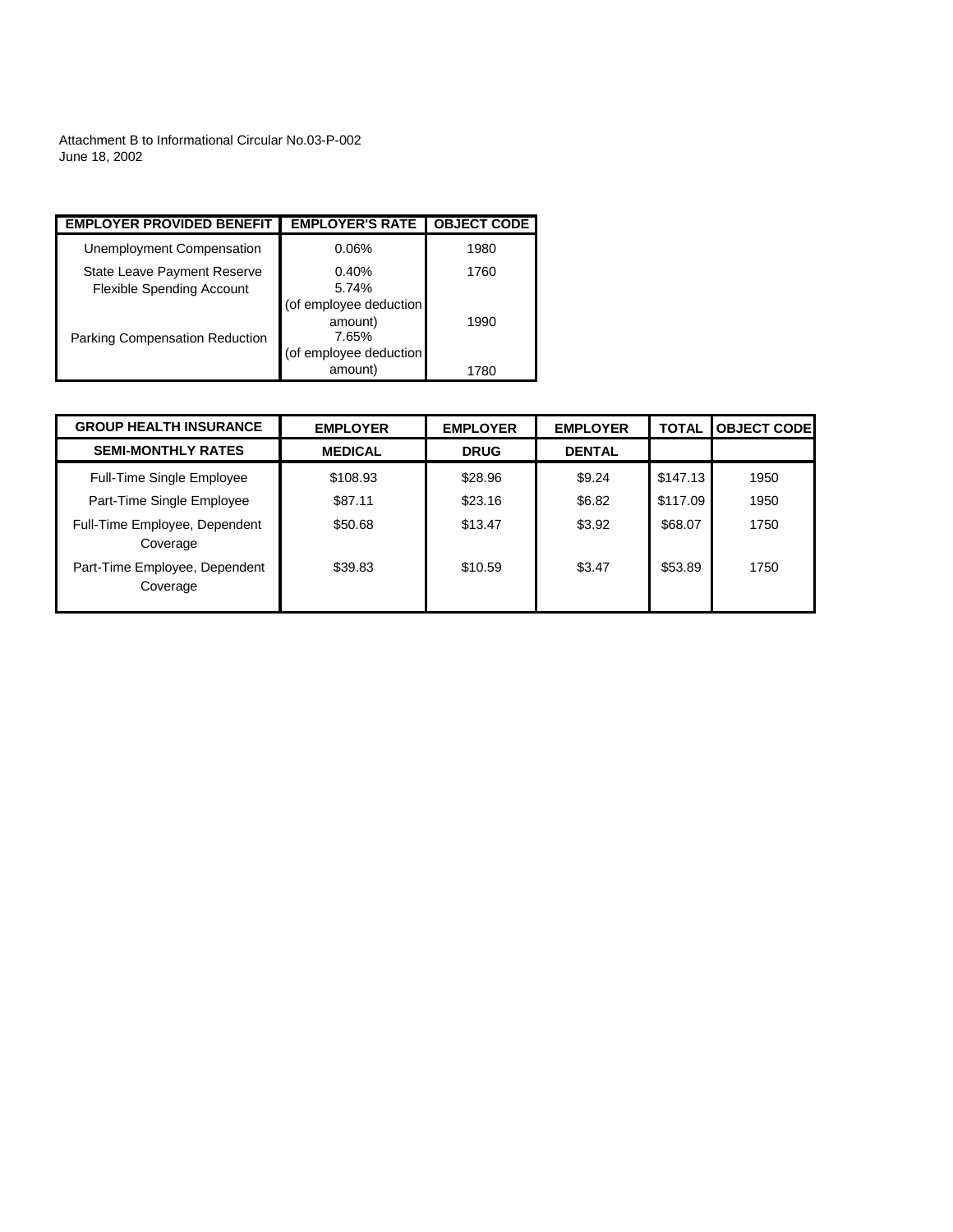Attachment C to Infomational Circular 03-P-002 June 18, 2002

| <b>Agency</b> | <b>Agency</b>                           | FY 2003 | <b>Object</b> |
|---------------|-----------------------------------------|---------|---------------|
| <b>Number</b> |                                         | Rate    | Code          |
|               |                                         |         |               |
| 016           | Abstractors' Bd of Examiners            | 1.606%  | 1970          |
| 028           | Accountancy, Bd of                      | 0.767%  | 1970          |
| 034           | <b>Adjutant General</b>                 | 1.007%  | 1970          |
| 039           | Aging, Dept on                          | 1.007%  | 1970          |
| 046           | Agriculture, Dept of                    | 0.767%  | 1970          |
| 055           | Animal Health Dept                      | 0.767%  | 1970          |
| 058           | Human Rights Commission                 | 1.007%  | 1970          |
| 082           | <b>Attorney General</b>                 | 0.767%  | 1970          |
| 083           | Kansas Bureau of Investigation          | 0.767%  | 1970          |
| 094           | <b>Banking Dept</b>                     | 0.767%  | 1970          |
| 100           | Board of Barbering                      | 0.767%  | 1970          |
| 102           | <b>Behavioral Sciences Reg Bd</b>       | 0.767%  | 1970          |
| 105           | Board of Healing Arts                   | 1.007%  | 1970          |
| 122           | <b>Citizens Utility Rate Board</b>      | 0.767%  | 1970          |
| 143           | <b>Corporation Commission</b>           | 0.767%  | 1970          |
| 147           | <b>Ombudsman for Corrections</b>        | 0.767%  | 1970          |
| 149           | <b>Board of Cosmetology</b>             | 1.139%  | 1970          |
| 159           | Credit Unions, Dept of                  | 1.383%  | 1970          |
| 167           | <b>Dental Board</b>                     | 0.767%  | 1970          |
| 172           | Division of Printing                    | 1.007%  | 1970          |
| 173           | Department of Administration            | 1.007%  | 1970          |
| 176           | Kansas Developmental Finance Authority  | 1.007%  | 1970          |
| 177           | <b>Ellsworth Correction Facility</b>    | 1.139%  | 1970          |
| 195           | El Dorado Correctional Facility         | 1.139%  | 1970          |
| 204           | Board of Mortuary Arts                  | 0.767%  | 1970          |
| 206           | Emergency Med Serv, Bd of               | 0.767%  | 1970          |
| 234           | <b>Fire Marshal</b>                     | 1.139%  | 1970          |
| 246           | Fort Hays State University              | 0.767%  | 1970          |
| 247           | Governmental Cond and Stands            | 0.767%  | 1970          |
| 252           | Office of the Governonr                 | 0.767%  | 1970          |
| 264           | Health & Environment, Dept of           | 0.767%  | 1970          |
| 266           | Hearing Aid Disp, Bd of                 | 0.767%  | 1970          |
| 270           | Health Care Stabilizaion Bd             | 0.767%  | 1970          |
| 276           | Transportation, Dept of                 | 1.606%  | 1970          |
| 280           | <b>Highway Patrol</b>                   | 1.007%  | 1970          |
| 288           | <b>Historical Society</b>               | 1.007%  | 1970          |
| 296           | Human Resources, Dept of                | 0.767%  | 1970          |
| 300           | Commerce & Housing, Dept of             | 0.767%  | 1970          |
| 313           | <b>Hutchinson Correctional Facility</b> | 1.139%  | 1970          |
| 319           | Topeka Juvenile Corr Fac                | 1.383%  | 1970          |
| 325           | Beloit Juvenile Corr Fac                | 1.139%  | 1970          |
| 328           | Indigents' Defense Services             | 1.007%  | 1970          |
| 331           | Insurance Dept                          | 0.767%  | 1970          |
| 349           | Judicial Council                        | 0.767%  | 1970          |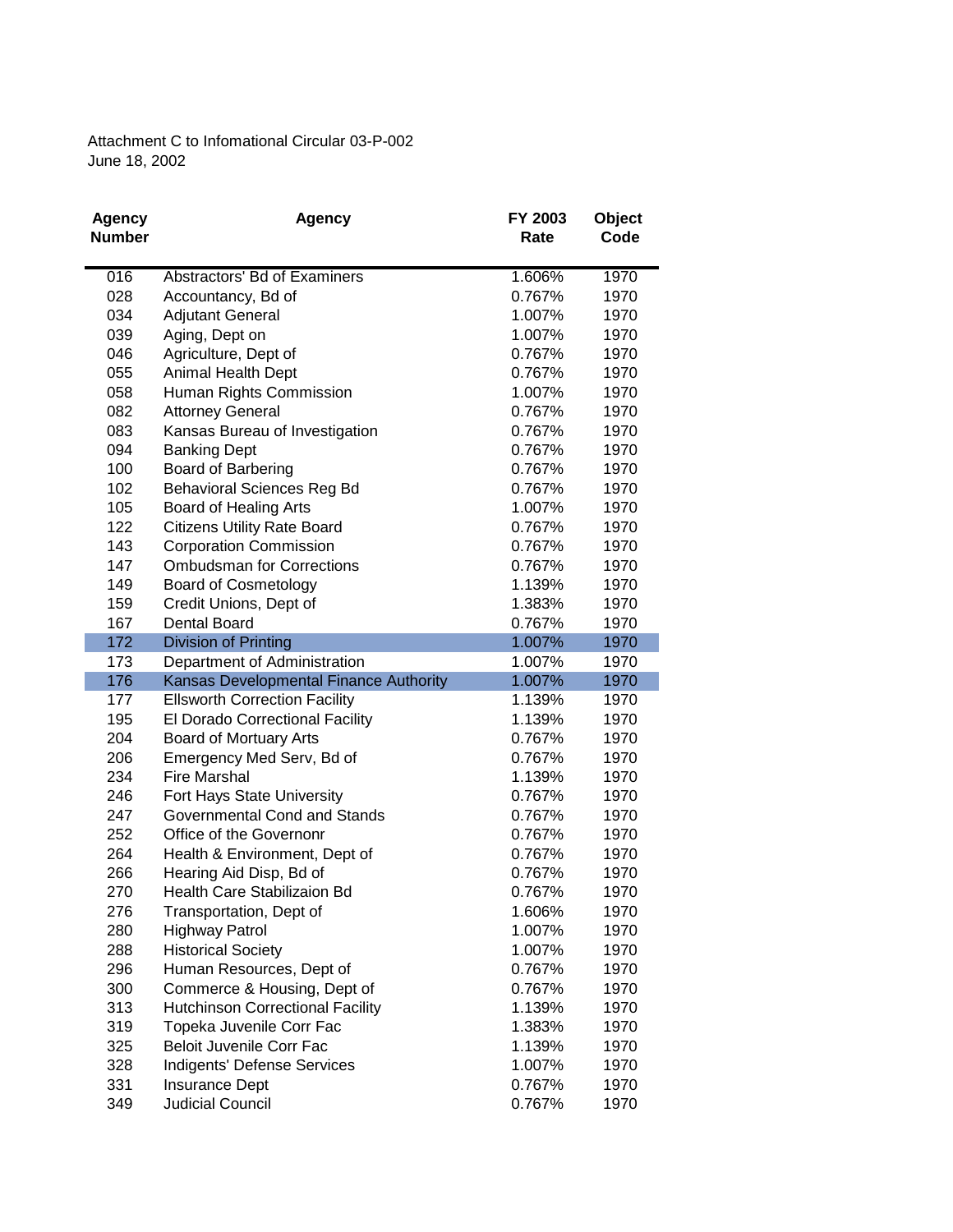| 350        | Juvenile Justice Authority                                            | 0.767%           | 1970         |
|------------|-----------------------------------------------------------------------|------------------|--------------|
| 355        | Atchison Juvenile Corr Fac                                            | 1.139%           | 1970         |
| 359        | Kansas Arts Commission                                                | 0.767%           | 1970         |
| 360        | Kansas, Inc                                                           | 0.767%           | 1970         |
| 363        | Neurological Institute, Kansas                                        | 1.606%           | 1970         |
| 365        | Retirement System, KS Public Emp                                      | 0.767%           | 1970         |
| 367        | Kansas State University                                               | 0.767%           | 1970         |
| 368        | Kansas State University - Salina                                      | 0.767%           | 1970         |
| 371        | <b>Technical Enterprise Corp, KS</b>                                  | 0.767%           | 1970         |
| 373        | <b>Kansas State Fair</b>                                              | 1.139%           | 1970         |
| 379        | <b>Emporia State University</b>                                       | 0.767%           | 1970         |
| 385        | <b>Pittsburg State University</b>                                     | 0.767%           | 1970         |
| 400        | <b>Lansing Correctional Facility</b>                                  | 1.383%           | 1970         |
| 408        | <b>Larned Correctional Facility</b>                                   | 1.139%           | 1970         |
| 410        | Larned State Hospital                                                 | 1.606%           | 1970         |
| 412        | Larned Juvenile Correctional Facility                                 | 1.139%           | 1970         |
| 422        | Legislative Coord Council                                             | 0.767%           | 1970         |
| 425        | Legislative Research Dept                                             | 0.767%           | 1970         |
| 428        | Legislature                                                           | 0.767%           | 1970         |
| 434        | <b>State Library</b>                                                  | 0.767%           | 1970         |
| 446        | <b>Lieutenant Governor</b>                                            | 0.767%           | 1970         |
| 450        | Kansas Lottery                                                        | 0.767%           | 1970         |
| 482        | Board of Nursing                                                      | 1.139%           | 1970         |
| 488        | Optometry Exam, Bd of                                                 | 0.767%           | 1970         |
| 494        | Osawatomie State Hospital                                             | 1.606%           | 1970         |
| 507        | Parsons State Hospital                                                | 1.139%           | 1970         |
|            |                                                                       |                  |              |
|            |                                                                       |                  |              |
| 521<br>522 | Corrections, Dept of                                                  | 0.767%<br>0.767% | 1970<br>1970 |
| 523        | Dept of Corrections - Correctional Industries<br>Parole Board, Kansas | 1.139%           | 1970         |
| 531        | Board of Pharmacy                                                     | 1.383%           | 1970         |
| 540        | Legislative Post Audit                                                | 0.767%           | 1970         |
| 543        | Real Estate Appraisal Board                                           | 0.767%           | 1970         |
| 549        | <b>Real Estate Commission</b>                                         | 0.767%           | 1970         |
| 553        | Racing and Gaming Commission                                          | 0.767%           | 1970         |
| 555        | Rainbow Mental Health Facility                                        | 1.139%           | 1970         |
| 561        | Regents, Kansas Board of                                              | 0.767%           | 1970         |
| 562        | Tax Appeals, Board of                                                 | 0.767%           | 1970         |
| 565        | Revenue, Dept of                                                      | 0.767%           | 1970         |
| 579        | <b>Revisor of Statutes</b>                                            | 0.767%           | 1970         |
| 581        | <b>Norton Correctional Facility</b>                                   | 1.007%           | 1970         |
| 604        | Blind, Kansas School                                                  | 1.139%           | 1970         |
| 610        | Deaf, Kansas School                                                   | 1.007%           | 1970         |
| 622        | Secretary of State                                                    | 0.767%           | 1970         |
| 625        | <b>Securities Commissioner</b>                                        | 1.139%           | 1970         |
| 626        | Sentencing Commission                                                 | 1.606%           | 1970         |
| 629        | Social and Rehabilitation Services                                    | 0.679%           | 1970         |
| 634        | <b>Conservation Commission</b>                                        | 0.767%           | 1970         |
| 652        | Education, Dept of                                                    | 0.767%           | 1970         |
| 660        | <b>Topeka Correctional Facility</b>                                   | 1.139%           | 1970         |
| 663        | Technical Profession, Board of                                        | 0.767%           | 1970         |
| 670        | Treasurer, Office of                                                  | 1.007%           | 1970         |